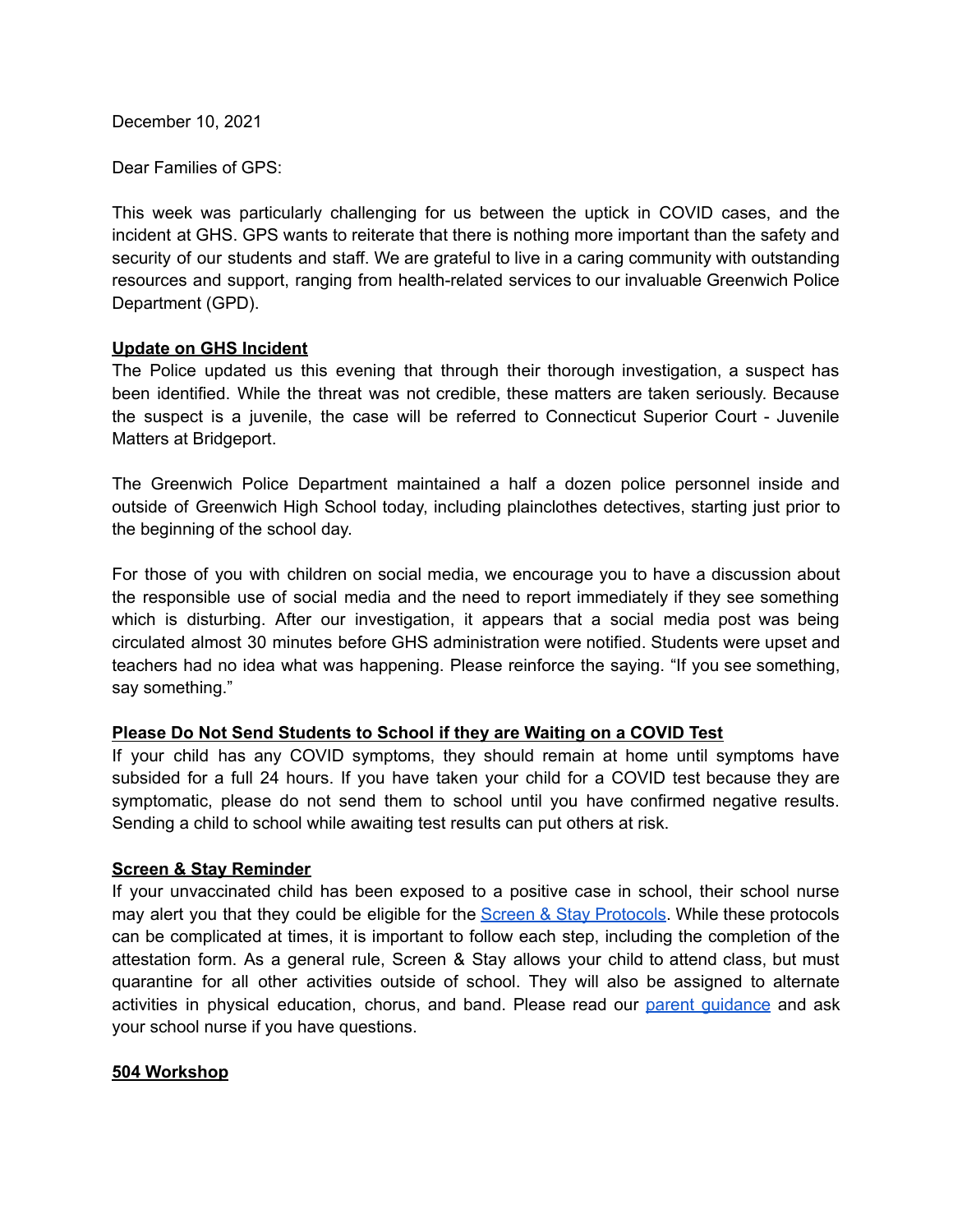The Special Education Advisory Committee is hosting a virtual parent workshop on Tuesday at 6:30 PM on "What is a 504 Plan?" They will be focusing on what is a 504 plan, who qualifies, and what is the difference between a 504 Plan and an IEP. There will be a Q&A session to follow. Guest speakers will be Guidance Program & 504 Coordinator Judith Nedell and Interim Chief Officer of Special Education Dr. Stacey Heiligenthaler.

**Meeting ID:** [meet.google.com/nyd-wpzc-ysh](https://meet.google.com/nyd-wpzc-ysh?hs=122&authuser=0) **Phone Numbers:** (US)+1 720-739-7227 **PIN:** 453 568 833#

# **Voluntary Testing Program Expands- Now available for Preschool through Grade 8**

The Connecticut Department of Health has extended **Project COVID [DeteCT](https://portal.ct.gov/Coronavirus/project-covid-detect)** to include pre kindergarten, seventh grade, and eighth grade students. The opt-in program, originally opened to just K-6 students, facilitates free weekly COVID-19 testing with a shallow nasal swab in Connecticut public schools for students with the purpose of screening unvaccinated students on a weekly basis. By initiating regular screening in our unvaccinated population, it will help identify cases early and aid in mitigating the spread of COVID-19 in our schools. [Consent](https://progressive-diagnostics.com/school-testing/consent-form/) forms, available in both English and Spanish, are to be submitted electronically directly to the testing facilitators through their [website.](https://progressive-diagnostics.com/school-testing/consent-form/)

## **Magnet School Open Houses & Application**

GPS is proud to offer the choice to the families of Greenwich that may wish to apply to any of the District's four elementary schools and one middle school magnet program. School choice provides opportunities to attend a school with programs that may be of particular interest to a family and/or an individual student and it also provides the District with a means of balancing enrollment among its schools on a voluntary basis rather than by mandating school attendance area changes. The Magnet School [Application](https://www.greenwichschools.org/teaching-learning/magnet-schools) Guidelines Packet is available only on the GPS website, with an online submission deadline of February 1, 2022. We invite everyone to attend any of the elementary school open houses or one WMS' [presentation.](https://resources.finalsite.net/images/v1638550093/greenwich/j48fuf0mddbfy1ioglul/MagnetSchoolOpenHouseandVisits2022.pdf)

## **COVID Vaccination Information from Griffin Hospital/CT Department of Health**

As a reminder, second-dose clinics for children 5-11 are set for Sunday from 10:00 AM - 2:00 PM at Julian Curtiss for those that received their first dose on November 21. Griffin Hospital has told us that they are also sending reminders to those families.

An additional second-dose clinic for children 5-11 who received their first dose on December 5 at Hamilton Avenue, has been set for Tuesday, December 28 from 10:00 AM - 2:00 PM.

## **SEAC Vacancies**

The Greenwich Special Education Advisory Council (SEAC) has four vacant seats and a random lottery will be held live on Wednesday, December 15 at 4:00 PM via Zoom. They are looking for the following seats to be filled: **Administrator; Community Member; Alternate Parent; Alternate Teacher.** If you wish to apply for one of the four seats on the Council, please fill out the [application](https://docs.google.com/forms/d/e/1FAIpQLScXz_Hp--lOaOjpDkKWdzdj6kWgiWSPbHwBMNlnDZkKE5wyfA/viewform?usp=sf_link) online or reach out to **SEAC [directly](mailto:greenwichseac@gmail.com)**. Applications are due by Monday at noon. A full description of the SEAC [bylaws](https://resources.finalsite.net/images/v1621264012/greenwich/i0yasr661jap6dbr6zl0/GPSSEACBylawsFinal_1.pdf) can be found online.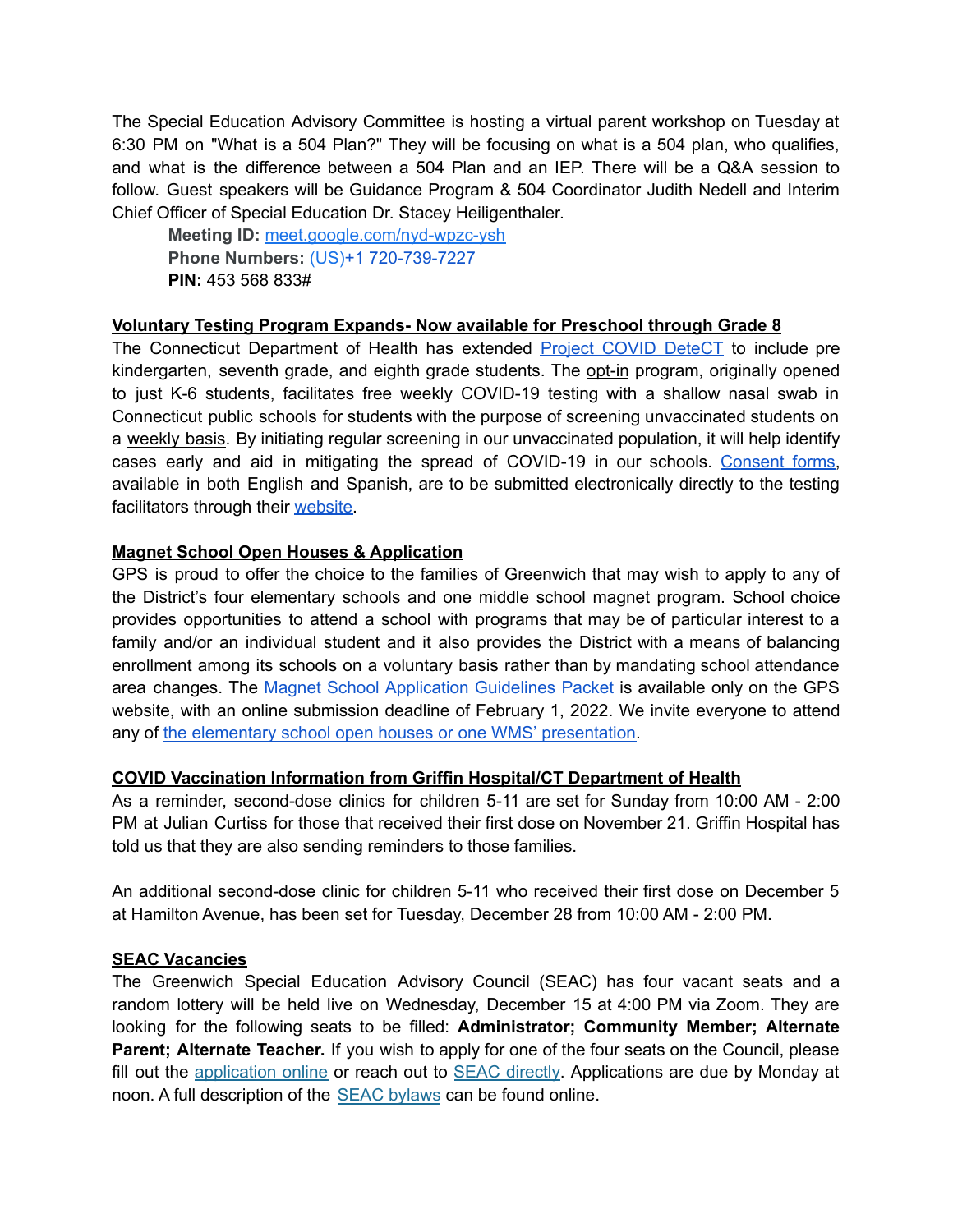- Please click the link below on December 15 at 4:00 PM to join the webinar and watch the lottery live: <https://us02web.zoom.us/j/82476581164>
- Or Dial 646 558 8656 and use Webinar ID: 824 7658 1164

Have a wonderful weekend!

Dr. Toni Jones Superintendent of Schools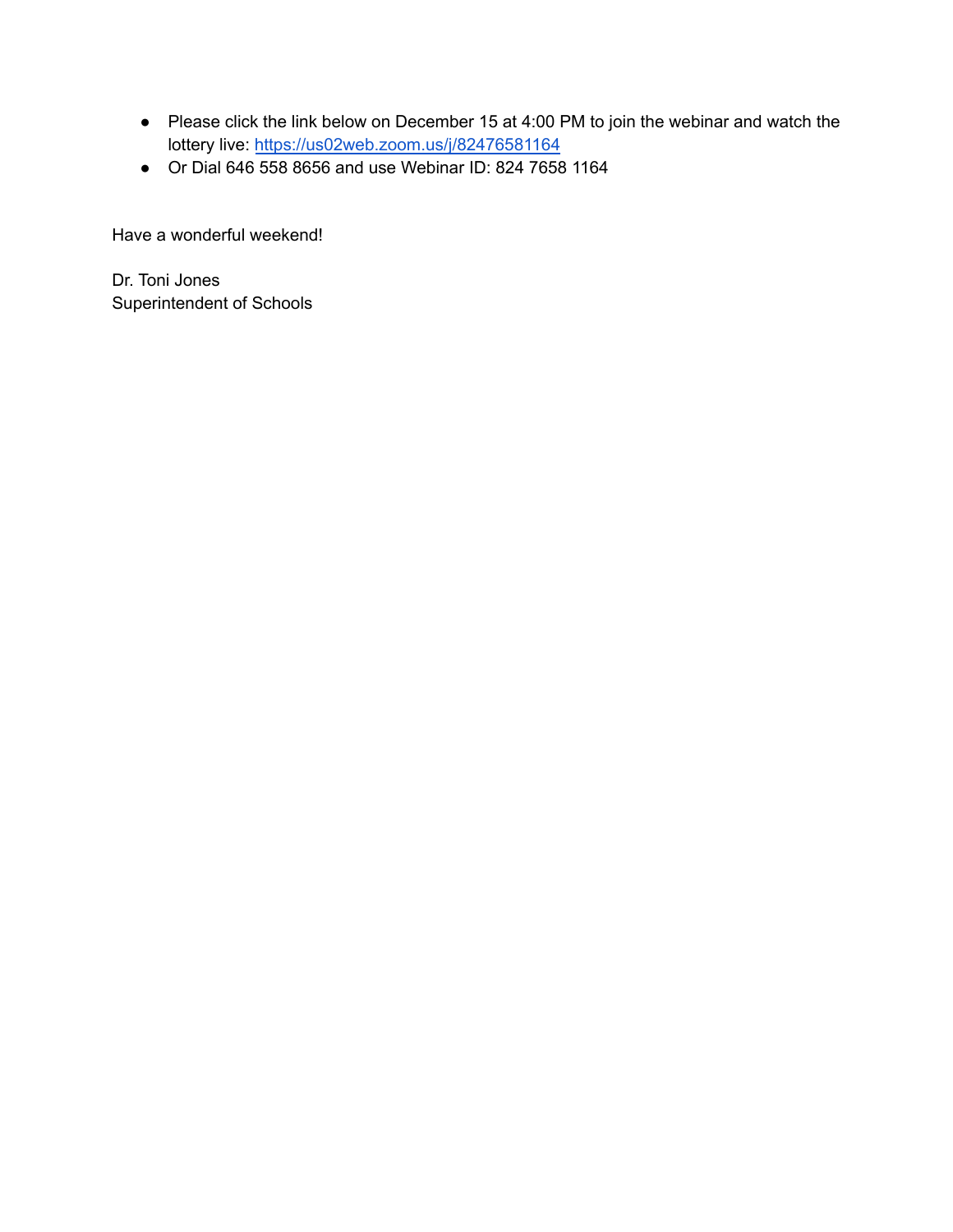10 de diciembre de 2021

Estimadas familias de GPS:

Esta semana fue particularmente desafiante para nosotros entre el aumento en los casos de COVID y el incidente en GHS. GPS quiere reiterar que no hay nada más importante que la seguridad de nuestros estudiantes y personal. Estamos muy agradecidos a vivir en un cuidado comunidad con recursos y apoyo en circulación, que van desde los servicios relacionados con la salud a nuestro Departamento de Policía de valor incalculable de Greenwich (GPD).

#### **Actualización sobre el incidente de GHS**

La policía nos informó esta noche que, a través de su investigación exhaustiva, se ha identificado a un sospechoso. Si bien la amenaza no era creíble, estos asuntos se toman en serio. Debido a que el sospechoso es unmenor, el caso seremitirá al Tribunal Superior de Connecticut - Asuntos de menores en Bridgeport.

El Departamento de Policía de Greenwich mantuvo a media docena de personal policial dentro y fuera de Greenwich High School hoy, incluidos detectives vestidos de civil, comenzando justo antes del comienzo del día escolar.

Para aquellos de ustedes con niños en las redes sociales, los alentamos a tener una conversación sobre el uso responsable de las redes sociales y la necesidad de informar de inmediato si ven algo que les moleste. Después de nuestra investigación, parece que se circuló una publicación en las redes sociales casi 30 minutos antes de que se notificara a la administración de GHS. Los estudiantes estaban molestos y los maestros no tenían idea de lo que estaba sucediendo. Por favor refuerce el dicho. "Si ves algo, di algo."

## **No envíe a los estudiantes a la escuela si están esperando un examen de COVID**

Si su hijo tiene algún síntoma de COVID, debe permanecer en casa hasta que los síntomas hayan desaparecido durante 24 horas completas. Si ha llevado a su hijo a una prueba de COVID porque presenta síntomas, no lo envíe a la escuela hasta que haya confirmado resultados negativos. Enviar a un niño a la escuela mientras espera los resultados de las pruebas puede poner en riesgo a otras personas.

## **Recordatorio de detección y permanencia**

Si su hijo no vacunado ha estado expuesto a un caso positivo en la escuela, la enfermera de la escuela puede alertarle que podría ser elegible para los [protocolos](https://resources.finalsite.net/images/v1636734538/greenwich/cs3lajdtzjqoczumouvz/GreenwichPublicSchool-ScreenStay-parent.pdf) de detección y [permanencia.](https://resources.finalsite.net/images/v1636734538/greenwich/cs3lajdtzjqoczumouvz/GreenwichPublicSchool-ScreenStay-parent.pdf) Si bien estos protocolos pueden ser complicados en ocasiones, es importante seguir cada paso, incluido el llenado del formulario de certificación. Como regla general, Screen & Stay permite que su hijo asista a clases, pero debe estar en cuarentena para todas las demás actividades fuera de la escuela. También serán asignados a actividades alternas en educación física, coro y banda. Lea nuestra guía para [padres](https://resources.finalsite.net/images/v1636734538/greenwich/cs3lajdtzjqoczumouvz/GreenwichPublicSchool-ScreenStay-parent.pdf) y pregúntele a la enfermera de su escuela si tiene alguna pregunta.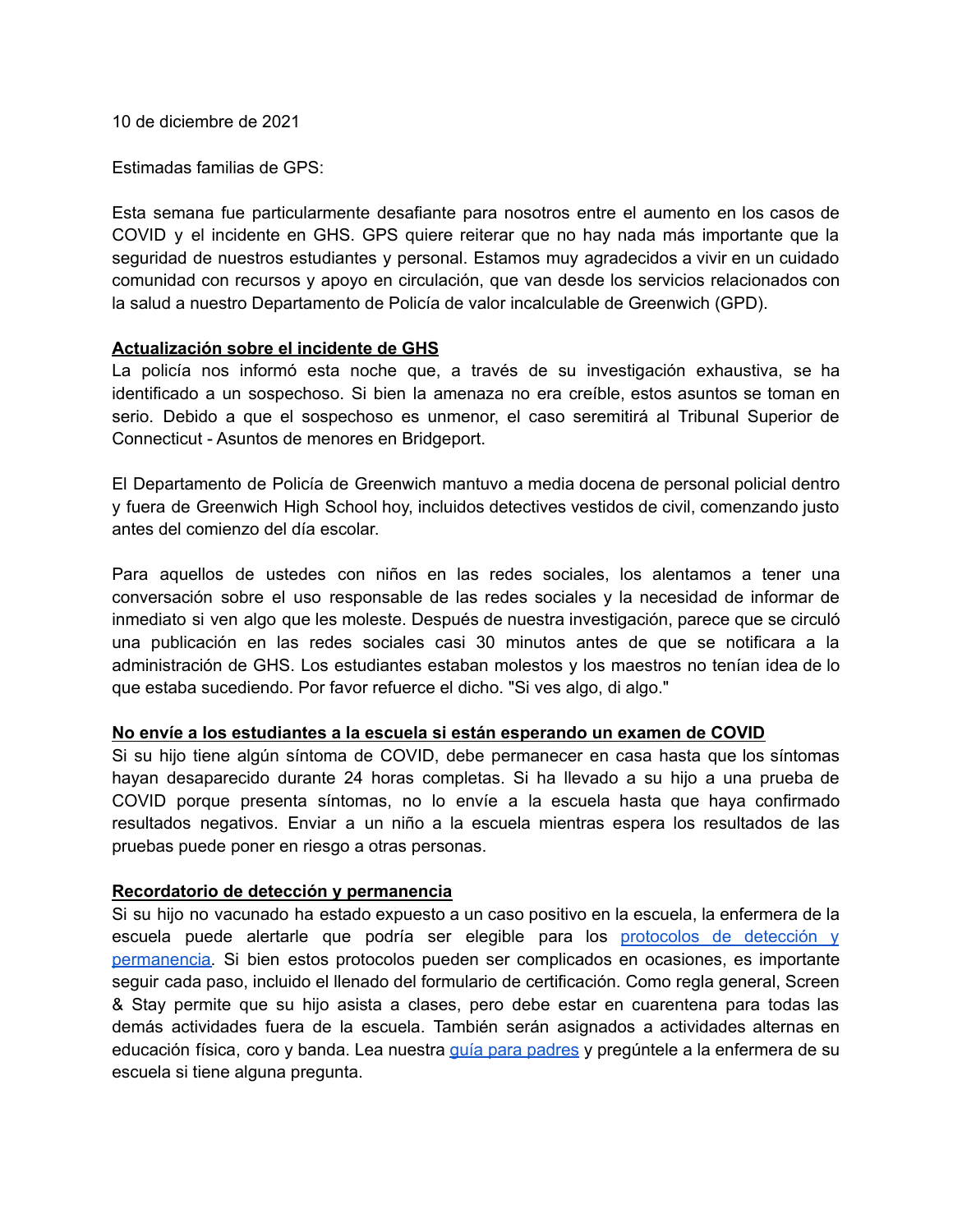#### **504 Taller**

El Comité Asesor de Educación Especial está organizando un taller virtual para padres el martes a las 6:30 pm sobre "¿Qué es un Plan 504?" Se centrarán en qué es un plan 504, quién califica y cuál es la diferencia entre un plan 504 y un IEP. Habrá una sesión de preguntas y respuestas a continuación. Los oradores invitados serán la Coordinadora del Programa de Orientación y 504, Judith Nedell, y la Directora Interina de Educación Especial, Dra. Stacey Heiligenthaler.

**ID de reunión:** [meet.google.com/nyd-wpzc-ysh](https://meet.google.com/nyd-wpzc-ysh?hs=122&authuser=0) **Números de teléfono:** (EE. UU.)+ 1720-739-7227453568833 **PIN:** #

## **Se expande el programa de pruebas voluntarias: ahora disponible para preescolar hasta el octavo grado**

El Departamento de Salud de Connecticut ha extendido el [Proyecto](https://portal.ct.gov/Coronavirus/project-covid-detect) COVID DeteCT para incluir prejardín de infantes, séptimo grado y estudiantes de octavo grado. El programa opcional , originalmente abierto solo para estudiantes de K-6, facilita la prueba semanal gratuita de COVID-19 con un hisopo nasal poco profundo en las escuelas públicas de Connecticut para estudiantes con el propósito de evaluar a los estudiantes no vacunados semanalmente. Al iniciar exámenes de detección regulares en nuestra población no vacunada, ayudará a identificar casos temprano y ayudará a mitigar la propagación de COVID-19 en nuestras escuelas. Los formularios de [consentimiento,](https://progressive-diagnostics.com/school-testing/consent-form/) disponibles en inglés y español, deben enviarse electrónicamente directamente a los facilitadores de la prueba a través de su sitio [web](https://progressive-diagnostics.com/school-testing/consent-form/).

#### **Puertas Abiertas y Solicitud de Escuelas Magnet**

GPS se enorgullece de ofrecer la opción a las familias de Greenwich que deseen postularse a cualquiera de las cuatro escuelas primarias y un programa magnet de escuela intermedia del Distrito. La elección de escuela brinda oportunidades para asistir a una escuela con programas que pueden ser de interés particular para una familia y / o un estudiante individual y también proporciona al Distrito un medio para equilibrar la inscripción entre sus escuelas de forma voluntaria en lugar de exigir la asistencia escolar. cambios de área. El [paquete](https://www.greenwichschools.org/teaching-learning/magnet-schools) de pautas de solicitud de [escuelas](https://www.greenwichschools.org/teaching-learning/magnet-schools) magnet está disponible solo en el sitio web de GPS, con una fecha límite de presentación en línea del 1 de febrero de 2022. Invitamos a todos a asistir a cualquiera dede las jornadas de puertas abiertasla escuela primaria o una [presentación](https://resources.finalsite.net/images/v1638550093/greenwich/j48fuf0mddbfy1ioglul/MagnetSchoolOpenHouseandVisits2022.pdf) de WMS.

# **Información de vacunación contra COVID del Hospital Griffin / Departamento de Salud de CTM. A 2:00 p. M.**

Como recordatorio, las clínicas de segunda dosis para niños de 5 a 11 años están programadas para el domingo de 10:00 a.En Julian Curtiss para aquellos que recibieron su primera dosis en noviembre. 21. Griffin Hospital nos ha dicho que también están enviando recordatorios a esas familias.

Se ha establecido una clínica de segunda dosis adicional para niños de 5 a 11 años que recibieron su primera dosis el 5 de diciembre en Hamilton Avenue, para el martes 28 de diciembre de 10:00 a. M. A 2:00 p. M.